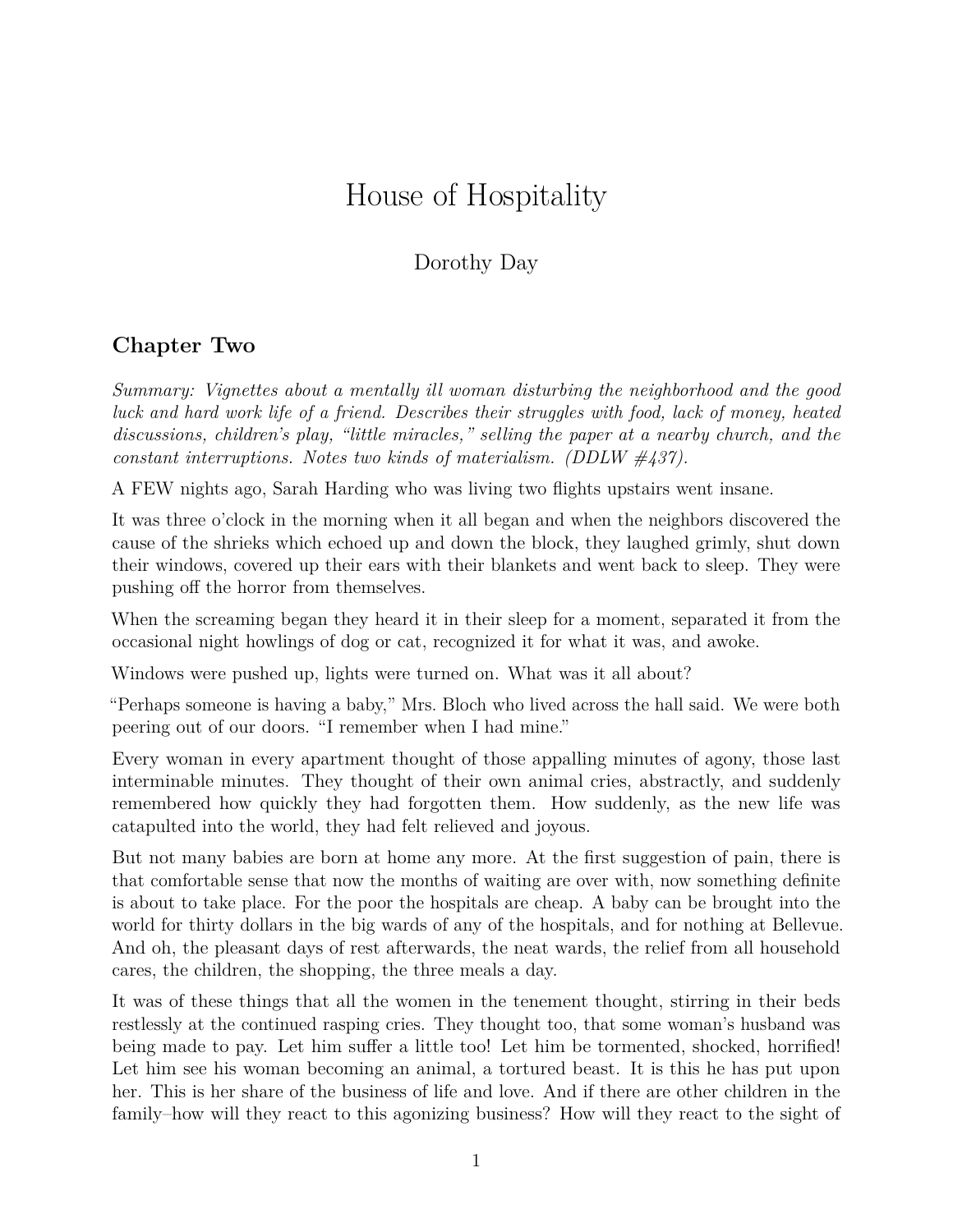their mother, an abstract, twitching bundle of nerves and flesh, each nerve being probed by agony.

But soon it became obvious that something more was occurring, that these cries were not just the cries of a woman in labor. No woman in childbirth is going to stand in her window and shriek curses, and talk, talk, talk in this fearful fashion. When will she become hoarse? Her throat will be torn out. It will bleed from the knife-like quality of those cries.

To the listeners nearer at hand, no movement, no bustle, came from the apartment where the woman stood wailing at the window. There was no evidence that any normal business of life was being carried on.

One man put his head out the window and shouted, "Aw shut up, you drunken slut!" (He probably was the man who threw milk bottles into the paved yard in back to emphasize his disapproval of the Petroffs who played and sang after midnight.)

His reproof started a new train of conjecture. Perhaps a drunken rout was going on and everyone else had passed out except this woman. Perhaps it was poison liquor. Why didn't someone find out?

"Nobody likes to interfere," Mrs. Bloch whispered. "Perhaps a husband and wife were fighting and he's gone away and left her."

Oh the basic cowardice and inhumanity of man! I remembered how when I was a little girl, another child and I had once been chased around our doll carriages by a fierce dog, and caught at and nipped until our dresses had been torn to ribbons. And I remembered how people witnessing this miserable sight, in their own fear, had not come out to help. We welcomed the policeman who rescued us and I could have kissed his hands with gratitude–those hands guilty perhaps in their turn of other brutalities.

Why didn't someone call the police now? Why didn't somebody do something? Where was the woman? In which apartment? What were her immediate neighbors doing?

The shrieks were continuing. It had been an hour now since they had started.

Then two of our friends began calling to the woman from another window, talking to her, kindly questioning her. Her words came clearer through her cries. There was something about a door being locked, something about a horror issuing from the radio. She was being torn to pieces by her ghastly emotions.

"They are getting an ambulance," someone shouted.

The French people upstairs, now that they knew something definite was being done, banged down their windows, laughing. Some other tenant laughed too. "She'll break my eardrums," he said.

There was the clang of an ambulance on the street. And then the cries died away. Everywhere windows were being banged down. It was five o'clock, still time for a little sleep for those who were calloused by the duration of the turmoil to the thought of this other human being's suffering. They only thought, "We can get another couple of hours' sleep," and sank into oblivion.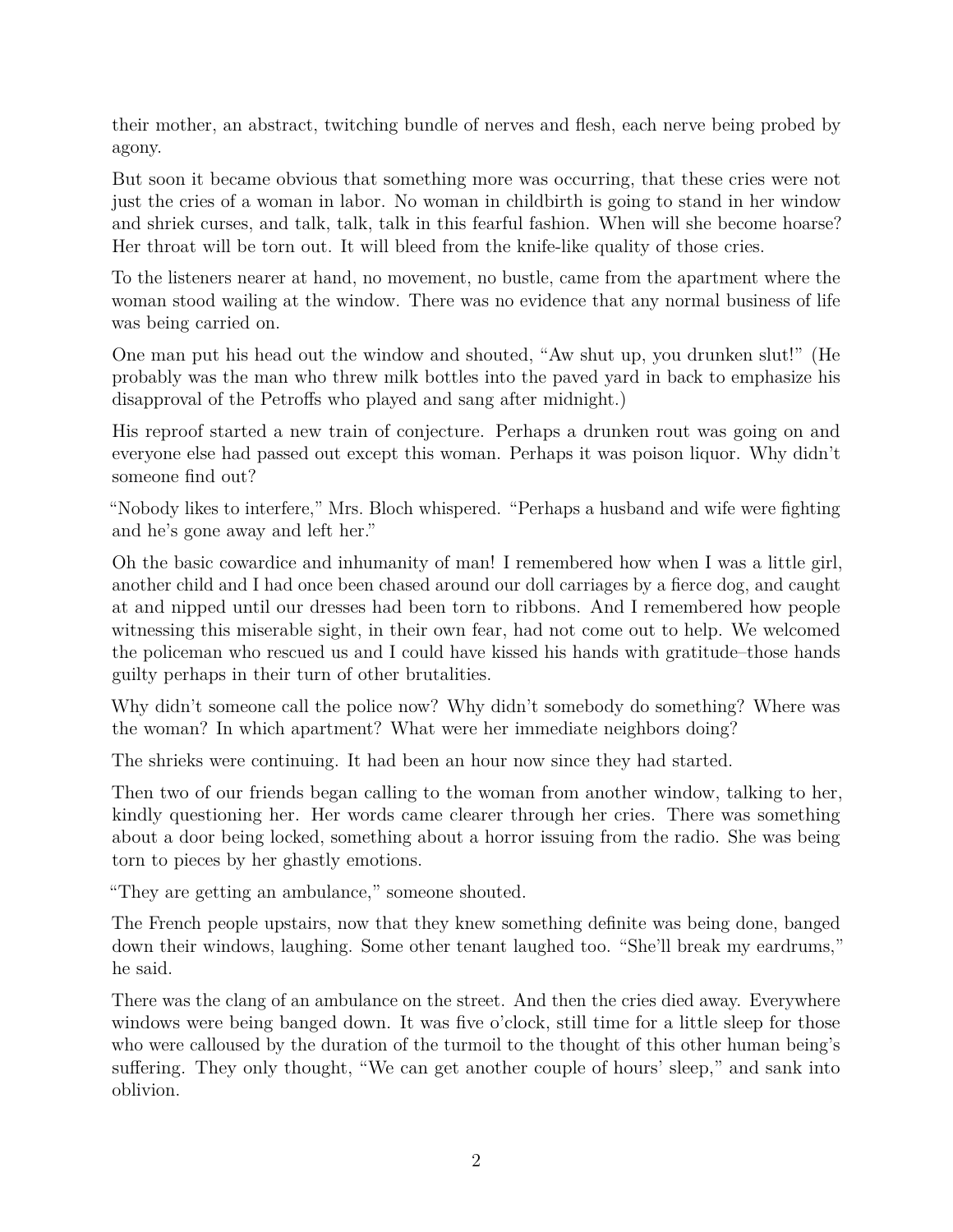In the morning we found out that the woman's name was Sarah Harding, that she was thirty-five years old, was living alone and that a search was being made for someone belonging to her.

She had been taken to Bellevue, and her neighbors who had long been too afraid of her wild despairing glance to speak to her, breathed sighs of relief. It was just an incident in the crowded life of the tenement on East Fifteenth Street.

# **2**

We are an international household. Yesterday afternoon Peter brought in his Armenian friend, Mr. Minas, and asked if he could put up a bed for him. We have the apartment next door as well now, so we got a camp cot to put up in the kitchen after the meetings are over in the evening Teresa and I each had two blankets, so I took one off each bed for him–one for under and one for over–since a camp cot has no mattress. Now we sit down to table, American, French, Irish, Polish, Jew, Lithuanian, Italian and American.

As for the meetings held every night now, there are all nationalities there too–Ukrainian, Spanish, Italian, German, Belgian, Swiss, English, Scotch, Irish, Russian, Negro, French, Lithuanian, Jew, and now–Armenian. I do not know what Mr. Minas' religion is. I have not asked him. Peter says he was educated in a Jesuit school in Egypt and writes poetry.

Right now he is sitting down in the kitchen getting quotations–the pronouncements of various priests against Fascism. He is also going to distribute our daily supplement through the streets.

Last night Frank took the supplement around to various taverns in the neighborhood, most of which are run by Catholics and one of which down by Tompkins Square is frequented by Russians. At this, the last place he visited, he said they were all in a most affable mood, and after reading the sheet gravely, registered their approval by singing: "Proschai, proschai."

Eileen went over to Sheed and Ward's last night to their monthly disputation and distributed papers there. She says that cars and chauffeurs were lined up in front of the door. Their employers should have invited them inside to partake of Catholic culture.

It is hard to put over the idea of Catholic culture because people are afraid of the word culture in America.

They think at once of Shakespeare clubs and Browning societies and they are repelled.

Speaking of Mr. Sheed, one of the things he said when speaking before our group the other night was this:

"The Christians in Russia–and there are Christians in Russia who are allowed to practice their religion after a fashion–say: 'Do not try to save us from the Bolsheviks. They are materialists with material aims, ignoring and denying God–and they say so. But the Western Christians are also materialists with material aims denying God–but they don't say so. Leave us alone and perhaps a new Christianity will arise in Russia."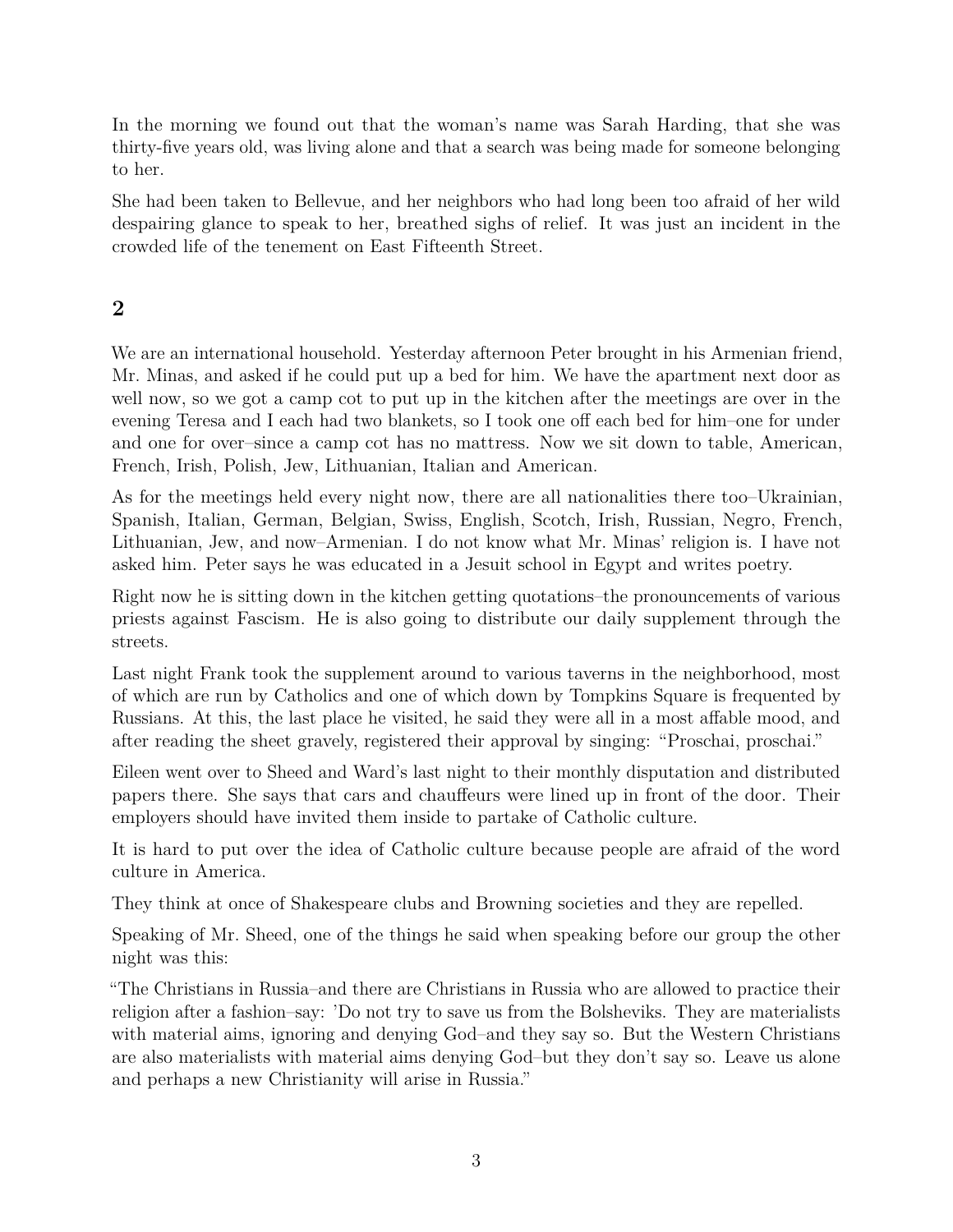#### Margaret, our Lithuanian friend who comes down from the House of Hospitality to help us every day, is full of stories.

About how she found ten dollars:

"I had been walking about the city for three days," she said, "and not eating very much, so I was hungry. I don't think I'd had anything to eat the day before at all because I was trying to save my last ten cents for carfare. I'd been staying at a rooming house on 57th Street, and then she sold out and I had to go because I was behind in my rent anyway. I went to my cousin's, but her husband doesn't like me, so it was hard to stay there. There was no extra bed, so I slept on my coat in the hallway. I had to get out of the house before he got up, so I didn't get any meals there. So I was hungry.

"I walked around and walked around and, finally, I went into the Paulist Church. I said a prayer there to the Little Flower–I sat there for a while–and then I went out again. Right next door there is a restaurant, I used to go in there when I had a job. So I had a sandwich and a cup of coffee and I said to Jim at the cash register when I went out: 'That's my last dime.' And then I went out and I walked and walked. And suddenly, right up against a building I saw a folded up bill. I didn't know whether it was a dollar bill or not, I got so weak and faint. I was hot and sick from seeing it. I picked it up, but I was scared to pick it up for fear some one would see me and take it from me. I was so scared I shook. I picked it up and held it in my hand tight and walked away fast. I didn't dare to look at it. I walked from 59th Street all the way down to Tenth, but I didn't wait that long to look and see what it was. I opened it and there was two five dollar bills, not just one. I was scared. Nothing like that ever happened to me before. I was afraid it was counterfeit and I would get arrested and they wouldn't believe me that I found it. Well, anyway, I met a girl friend of mine and she was hungry too–staying at the Rivington Street place for a quarter a night–so we went and ate finally. And I had enough to pay for room rent again for a few weeks.

"Nothing like that ever happened to me before. I mean like finding money. But other things happened.

"I was thirteen when I started to work. I didn't want to go to school anyway, and my father and brothers were working in the mines and they thought I might as well be working too.

"My father and mother were Lithuanians and were living down below Wilkes Barre in a little mining town.

I was born in a company shack, and the shacks were awful. There were so many of them and they were just made of boards, and to keep warm you had to line them with newspapers.

"Well, I went to work in a silk mill when I was thirteen, and pretty soon after a few months or so, I got sick and had to go to the hospital. I was in the hospital two months. And then I did housework for a doctor's wife and then for another family.

"I didn't go home after that. I worked in another silk mill for a few years, and I held lots of other jobs. I even worked in a saloon in Scranton. That was when I was seventeen.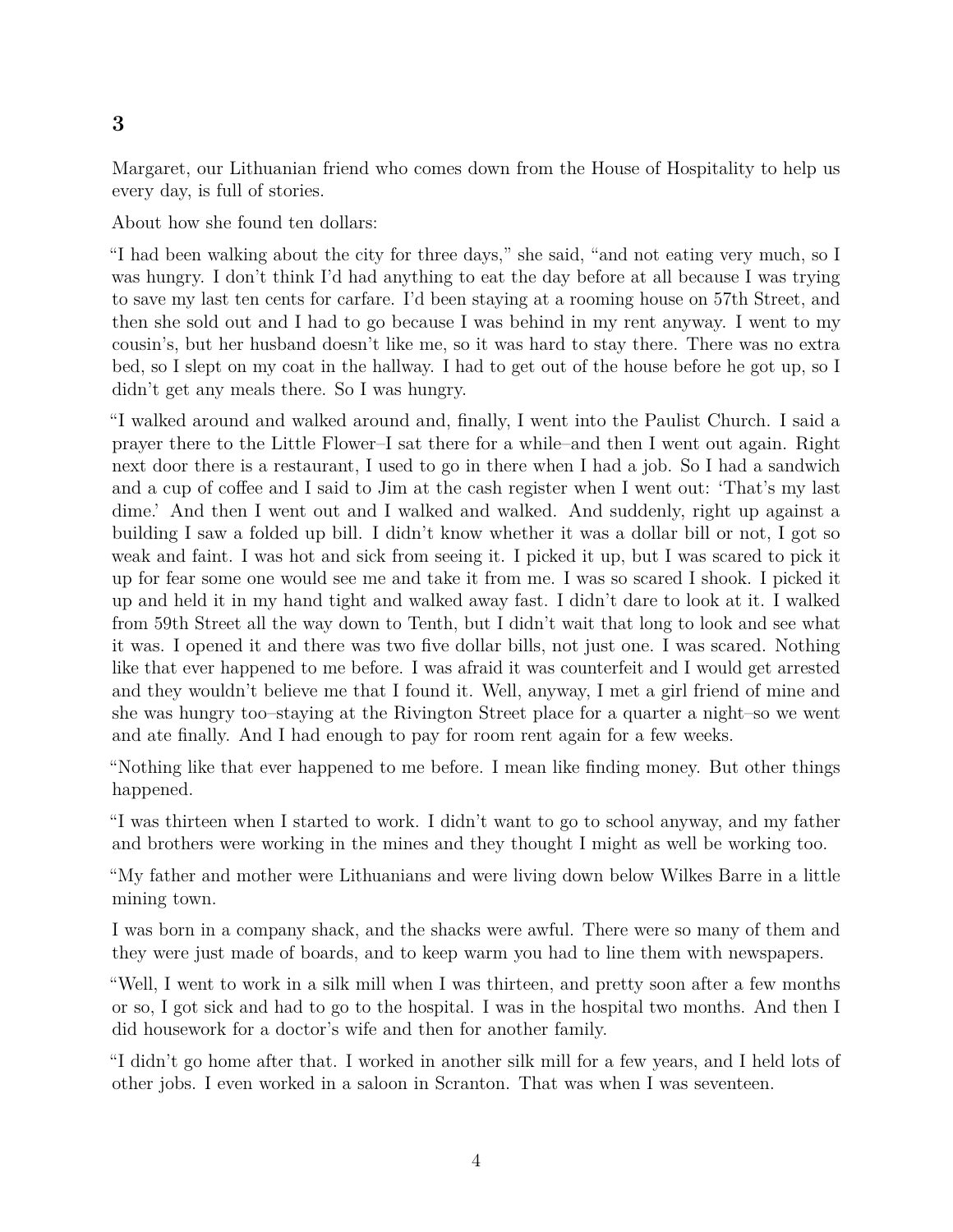"Then I came up to New York and worked over in Williamsburg in a factory where they made casings for sausages. We had to wear rubber boots up to our knees and big rubber aprons and tie our heads up, but the smell got into our skins. I had to take a bath every night, and then it didn't help.

"I worked there until my hands swelled up till they were like hams, from keeping them in the water with the chemicals all the time. I had to quit and wait until my hands got better and lay off work for a while.

"So then I worked in another silk mill over in Astoria. I had four looms and I got to work at a quarter of seven and laid off at five-thirty at night. I was very fast and I earned a lot of money.

"You couldn't sit down on the job. You had to go walking around and around and around. If you stopped the threads would break and that slowed you up. Some of the girls were slow and could only handle one loom, and that meant they didn't earn much money. Some tended more looms than I did.

"The pay kept going down and down and finally they laid us all off and started making plush. The factory is closed down now.

"Then I worked for a drug supply house and for the Beechnut Gum people and for the Royal Gelatine people. Making boxes. That was hard work too.

"And, oh, yes, I was a chambermaid and a waitress. Two of the places I worked in—a Greek place and a Polish place–they never threw anything out. They put back what was left over on the plates into the stew. I never could eat nothing.

"I was thin, but not as thin as I was when I worked in the silk mill. I looked then as if I was falling apart.

"And I worked too in a tobacco plant up in Connecticut. Hanging up tobacco on poles to dry. There were lots of children working in that place, seven, eight and nine years old. They came to work with their mothers and helped around the place, carrying baskets and running errands and helping around.

"Yes, I've had lots of jobs, I can't remember how many.

"I wish I had a job again."

# **4**

One night I went up to the Mothers' Club at St. Barnabas to talk to the women who all live in snug warm houses with their husbands and children around them, their time filled and their life sweetened by the good works their concerted means permit them to do.

They had contributed before (\$34.00)–to the work of the House of Hospitality and they took up a collection again of ten dollars.

This morning a contrast. Margaret came in to find a letter from her mother in Pennsylvania saying that her six-year-old child was going to be committed to an institution. Her mother is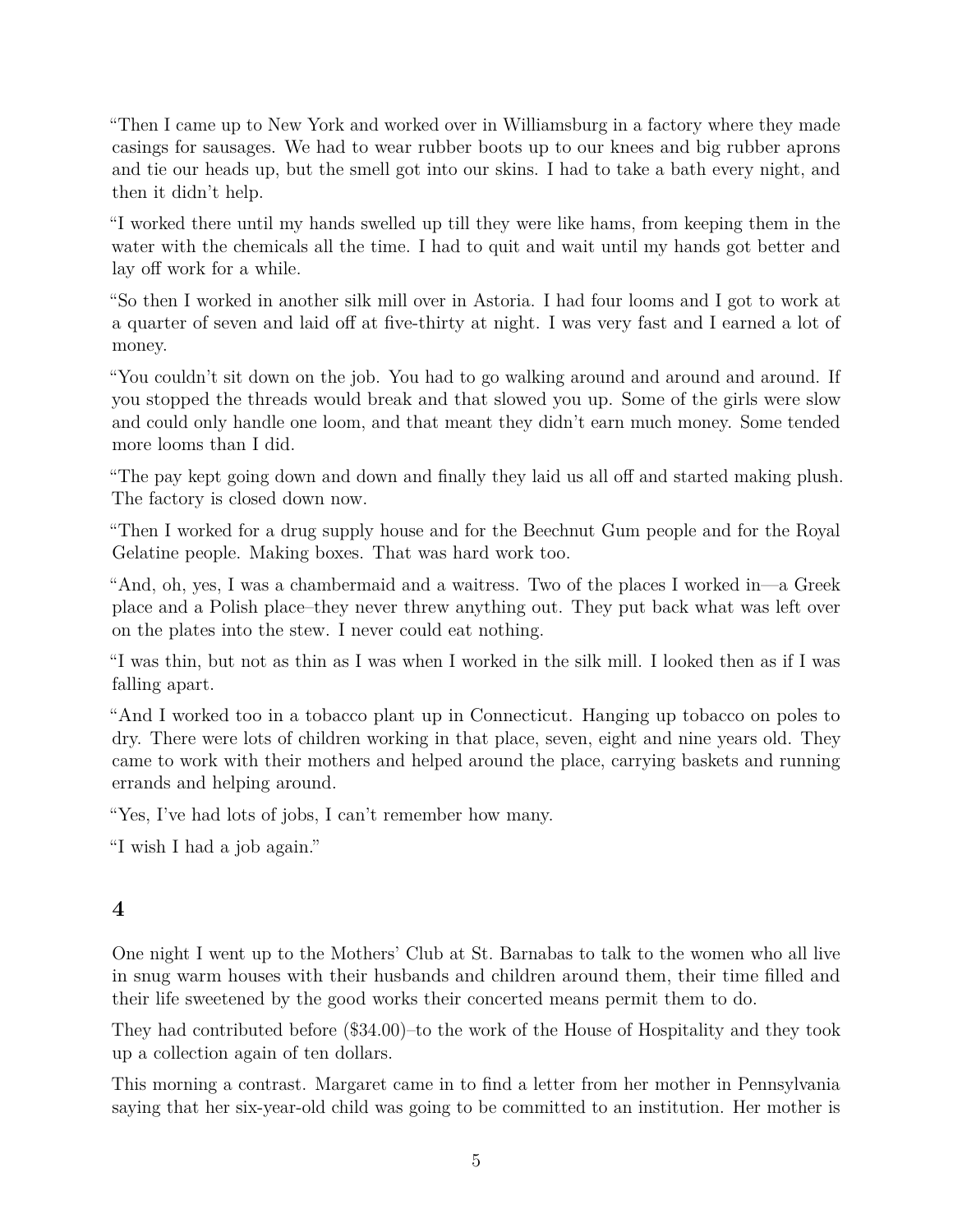running a boarding house for miners, and she neglected to watch over or care for the child. The grandmother cannot read or write English, so it was the thirteen-year-old brother's duty to write this piece of news to Margaret. He said she made water in the streets where people could see her, and went around begging in peoples' houses.

We were considering what we could do in the way of keeping the child out of the institution when Mrs. Carleton Hayes called up and told us she was sending a check for twenty dollars which she had collected from among her friends. This would about cover the trip down. We shall see what can be done.

Little duties pile up. I get up at seven-thirty, go to eight o'clock Mass, prepare breakfast for Peter, Mr. Minas, Teresa and myself; go through the mail, do bookkeeping, hand the orders over to Frank and put the letters aside to be answered; read some of the Office of the day and write the daily page to be mimeographed. All the while there are interruptions, people coming in and the telephone. Frank and Eileen come in about ten or eleven o'clock. Peter and Mr. Minas go out. Margaret comes in. Teresa and Freddy play about. Sometimes Teresa does her arithmetic by playing with the money in the cash box and sometimes in the big graphic arithmetic book I bought her. I am keeping her home from school as she has not been well. She reads about a page and a half a day, also some prayers. The rest of the time she plays outside these warm spring days.

This morning at eleven Jimmie Lafki came in to play with the typewriter for an hour. He is sixteen and looks twelve, has not made his first Communion yet and is just out of a state institution where he has been for two years. He was committed up-state, his guardian tells us. It looks to me more as though his aunt wanted to get rid of him. She is a huge, dirty woman weighing over two hundred pounds, whose dirty flannel nightgown always protrudes above her other clothes which she has piled on her in layers. With all that fat to keep her warm you would not think she needed so many clothes. She had come in to us for clothes, sheets and blankets for the boy, and, overcome by his beaten look, I had suggested that the boy come in every day at eleven, just to occupy himself since he was under parole and not attending school.

Jimmy practiced typing, watched how the mimeograph machine worked, had lunch, ran off five hundred copies for us and then sped away with a bundle of books under his arm, including a Catechism.

Then the Home Relief worker, wanting a Confirmation outfit for a twelve-year-old girl; then Charlie Rich, to type some of his spiritual writings. Then Tessa with her dialectic materialism and her baby who is baptized a Catholic, but who she insists is going to grow up a 'Daily Worker' and not a 'Catholic Worker.'

Mr. Minas returns to take out the papers. A "Fascist" drops in to try to whip up hatred for the Jews amongst us.

Then Ade Bethune in with some of her lovely drawings of Don Bosco, St. Catherine of Sienna and the second Corporal Work of Mercy. She stayed to make an impression on the stencil of Don Bosco for the Italians in the neighborhood for Easter Monday, the day after his canonization.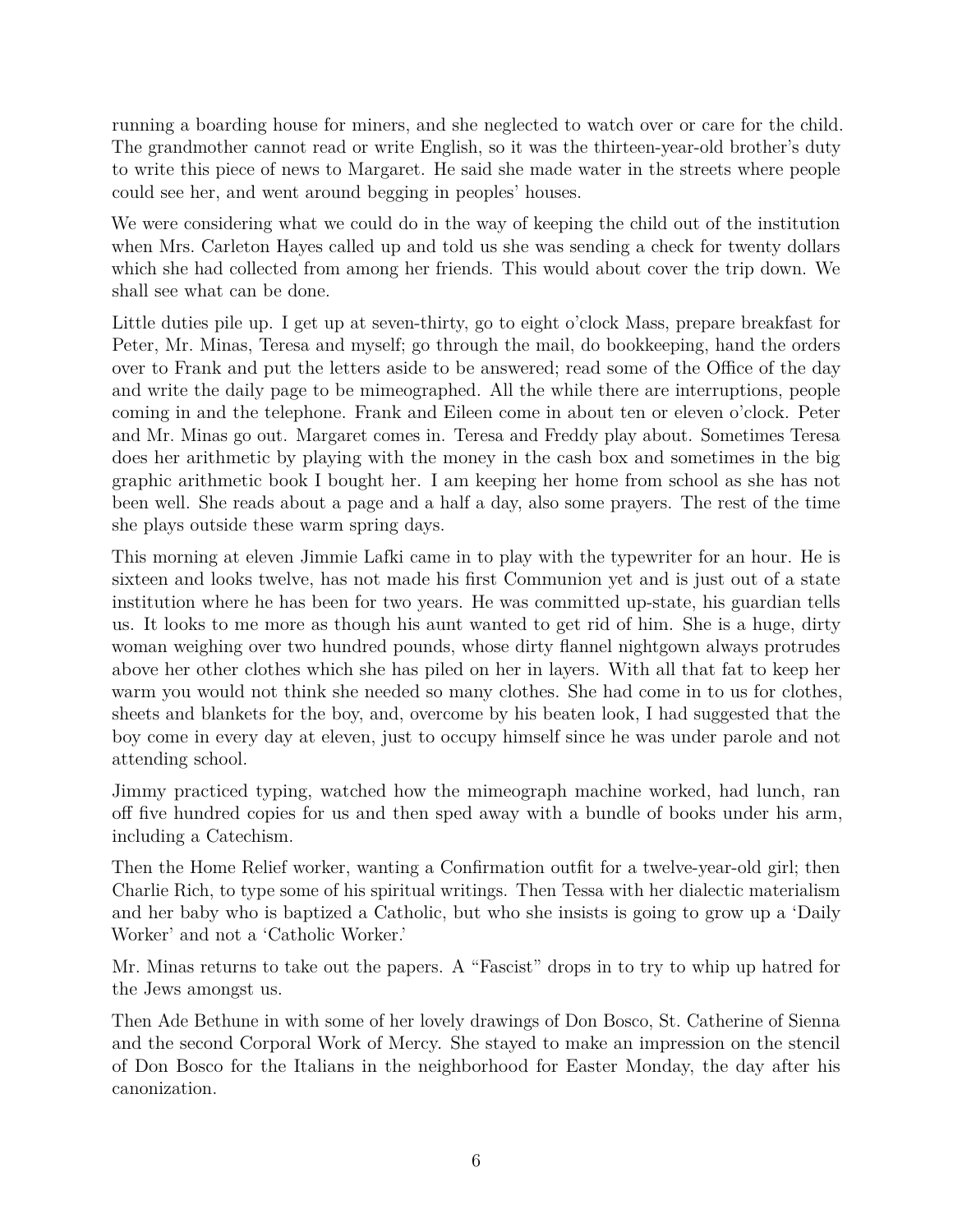A long day full of difficulties. A priest called up and said he was sending over a young woman who had threatened to kill herself. She had already made one attempt, he said she told him, and she was without work and without shelter, having been put out of her room early that morning. We talked to her, gave her breakfast, some clothes and sent her up to the House of Hospitality. . . . Then another telephone call came for a friend down on 11th Street who was ill and needed a doctor, so we called Dr. Koiransky of Willard Parker, who has volunteered his services for the poor of the neighborhood, and he assured us of his immediate attention. We went down there ourselves and the job from then on was one of feeding the baby, changing him (and he squirmed like an eel), shopping, cooking, washing diapers and such duties until five o'clock came, when someone else could take a turn at caring for the sick girl, who could not move from her bed, but was not sick enough to go to the hospital. Two editors demonstrated their willingness to be both workers and scholars at this job, but it took almost more dexterity than they possessed to change the kid.

Mr. John Erit, who spoke at the third meeting of the Workers' School came in this evening at supper time and showed us how to make Italian spaghetti. There are many kinds of spaghetti, but this was the simplest kind, called Castle of San Angelo, because when the soldiers were being besieged there they lived for weeks on it.

Our guest chef worked under disabilities. The pots were not big enough, the fire was slow, but as usual around, *The Catholic Worker* office, a little miracle was performed in that twelve people were fed with neatness and dispatch.

On fast days, *The Catholic Worker* staff is fed on Jewish cooking. Mrs. Gottlieb around the comer makes up a pile of potato pancakes or fish, and her cooperation saves the editors a great deal of time and effort.

A Spanish friend threatens to bring in some stewed octopus with ink sauce, but the diners are not very enthusiastic about the prospect.

And speaking of food, Peter Maurin arrived in from the country after an absence of four weeks. Discussing economics, he displayed his grocery and newspaper bills for the month–\$9.

Peter is in favor of a big pot on the stove and a continual supply of vegetable soup, constantly renewed from day to day–an idea shared by both Don Bosco and the I.W.W.'s.

After supper we went out to the pushcart market and bought a large pot for 79 cents, a ten-quart one, and while the Workers' School is in session, we shall dine on soup.

A rather monotonous diet, but at the writing, Mr. John Brunini of the Commonweal staff offers to come down soon and cook up a meal.

## **6**

This evening Freddy and Teresa helped count the money in the cash box which had been empty for quite a few days.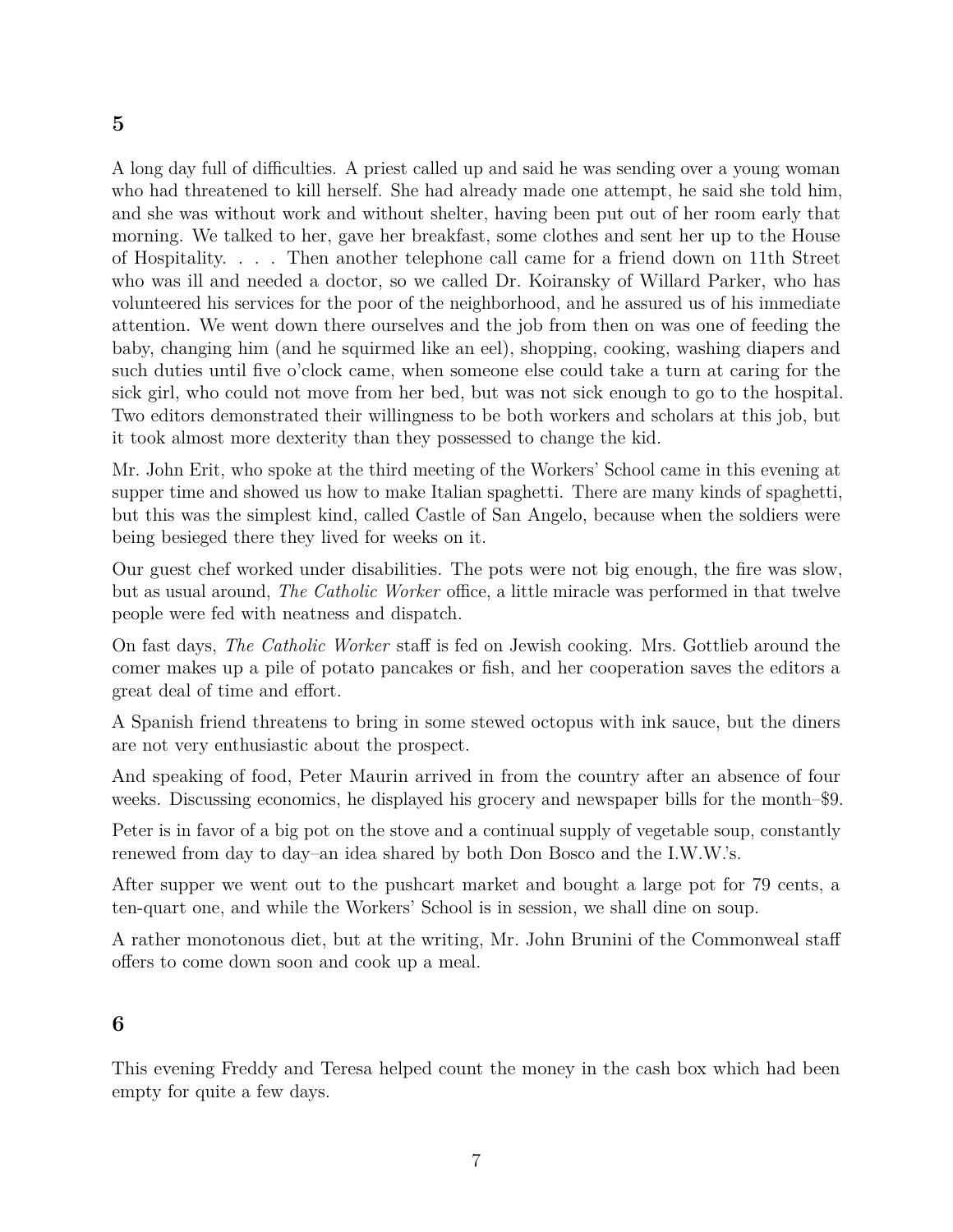"*The Catholic Worker* is rich," Teresa kept chortling, forgetting her theory that it is bourgeois to be rich. She immediately wanted to misappropriate some of the funds.

"My birthday is this month–St. Joseph's month," she said, "and I am going to think of all the things I want St. Joseph to ask God to send me."

And she ruminated about a baby goat, a sheep, a pet hen and a few other things which she thought would contribute to her happiness.

We begged her, however, not to ask St. Joseph for them, for if he sent them along, what with his love for animals, we might find them somewhat in the way and not be grateful as we should.

There's a cat, now–a most dilapidated cat, who sat and yawned rudely during a lecture by Father Parsons, the other night. It's a dirty cat, thin-tailed and ungainly.

"But I love him because he is so soff", Teresa said, clutching him to her bosom.

Yes, we are rich this month, and feel ourselves well provided for. And we ask for no greater blessing of St. Joseph during this, his month, than for hearts which become increasingly "soff", as Teresa says, with the love of God.

## **7**

For some time now we have had Adelson with us. Lately he has been staying here in the office at night sitting up at the table with a blanket around his shoulders–sleeping and writing. Mr. Minas has gotten a room for himself so that he can sleep mornings and recover from the life about here. Adelson sometimes works around the office and then suddenly he will start talking and not stop for hours. Right now as I write he is talking to Frank who is always very patient with him.

"There was one time in my life when I was happy. That was when I was cultivating the garden of my soul. The day was not long enough. I studied. I worked until I had money. I worked on the day shift and the night shift and I slept for two hours and worked again. And when I had saved some money I studied. I got up at six and I worked all day until night and worked at night until midnight. My soul was a fresh garden.

"And now my garden is laid waste. Now the pigs are rooting in it, it is a shambles. I am an outcast and a pauper, despised of men. I am a man whose heart is broken.

"Once I was as gay as a child. I worked with my two hands for everything. When there was no work I went from factory to factory. When there was a sign on the door 'No Help Wanted' I went in anyway.

"This went on for years. I had a friend who wanted to help me go to school and he came to me and said: 'Are you tired of the struggle? Are you beaten yet?'

"Now I am beaten. I am a soul in anguish. My mind is gone. I know that my mind is crooked. And what can I do about it?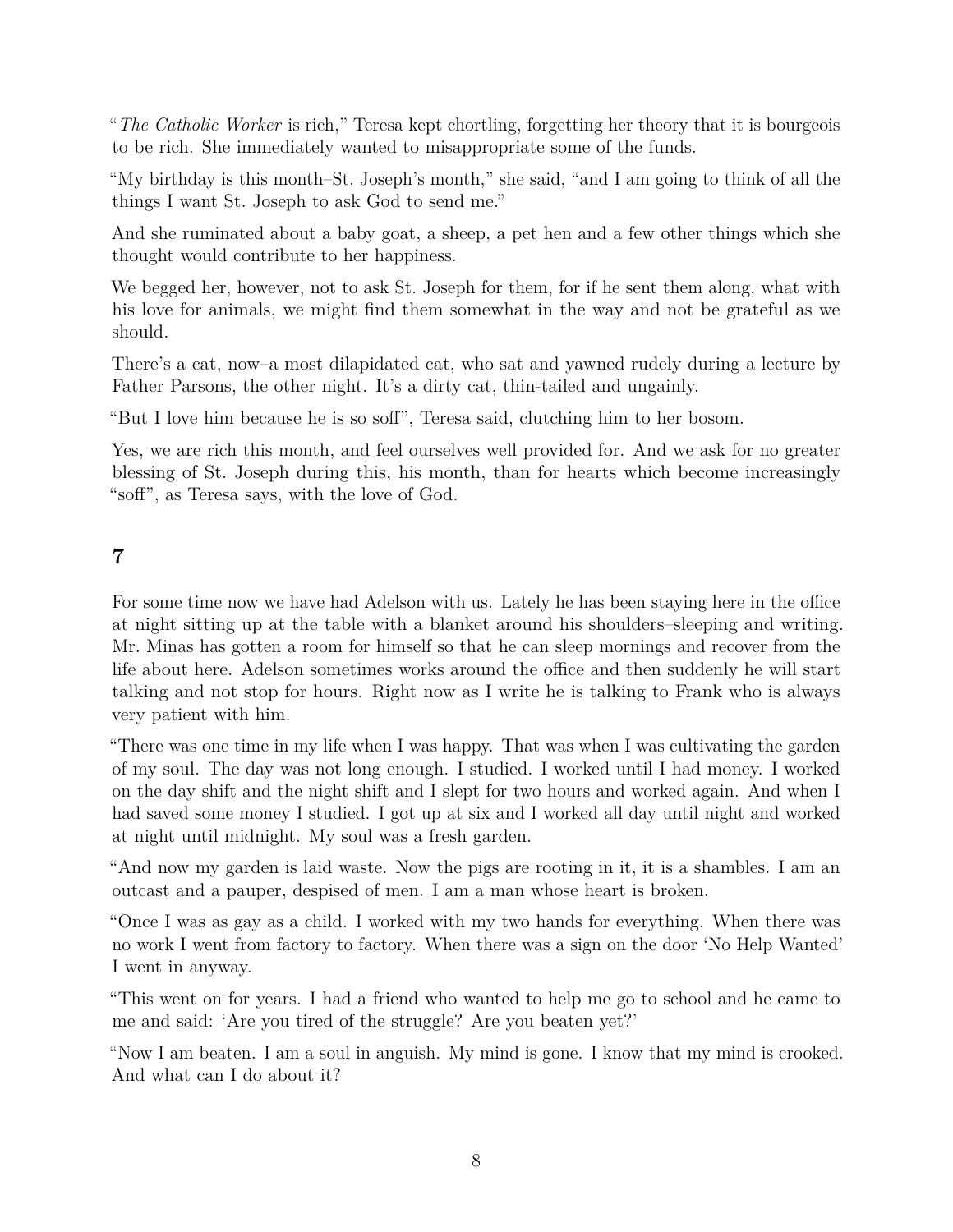"If I had not been so impatient, if I had not been so proud and eager, I would have been a great political leader. The world would not have been in the condition that it is today. It is all my fault."

When once he begins talking about his responsibility for world conditions, he becomes very incoherent and it is impossible to follow him.

## **8**

We sold *The Catholic Worker* after all the Masses over at the Immaculate Conception Church this morning. I went to the ten o'clock and as I sat in the kitchen before leaving, Peter was holding forth on the necessity of meetings for Harlem every night, hiring a hall, getting professors and drawing large crowds. I told him he was always too optimistic as to the response he would get and that he had much better confine himself to the street meetings. He looked at me meekly and said, "Just as you think best." I mentioned the fact that the professors had enough work on their hands and after giving up their time to our Workers' School here for three months they were due to have a rest. "Oh, rest, rest!" he exclaimed sadly. So I reminded him of their day lectures, books to write, examinations to prepare, their families to watch over, etc. Peter would have everyone give up every activity and go straight to the workers.

Grace and her two children came in to lunch. They are two and four years old and their father hopes that they will grow up to be "good little atheists". The conversation at lunch was between Peter and Charles Rich, who with his Jewish blood is ardent in defense of the faith. The existence of God, St. Thomas Aquinas, intuitive knowledge, St. Augustine–these were the matters discussed, and the children listened spellbound by the vehemence, if not by the content of the speeches. They are often hellions at table but this time they were angels and Grace herself was able to eat her lunch in peace. She was thankful for the conversation despite the subject, but if her husband had been here, he would have snatched the children away by the hair.

Charlie worked in Child's Restaurant for twelve years and was influenced in his conversion by a cook he knew who gave him The Divine Comedy to read.

Now he visits his friends, a cook, a porter and a bus boy, and they have sent in a contribution by him and are coming down to see us.

#### **9**

"Even if only one person were served and helped by the House of Hospitality, *The Catholic Worker* would be repaid and could feel that its labors were not in vain," said one of the editors during the month, when a bit of wrangling was going on at the apartment.

It was early in the year, when the February blues had taken possession of everyone. The cold permeated, vitality was low, the winter seemed interminable. There was a fuss because one girl likes plenty of fresh air and an other one thought she had enough of it during the day,